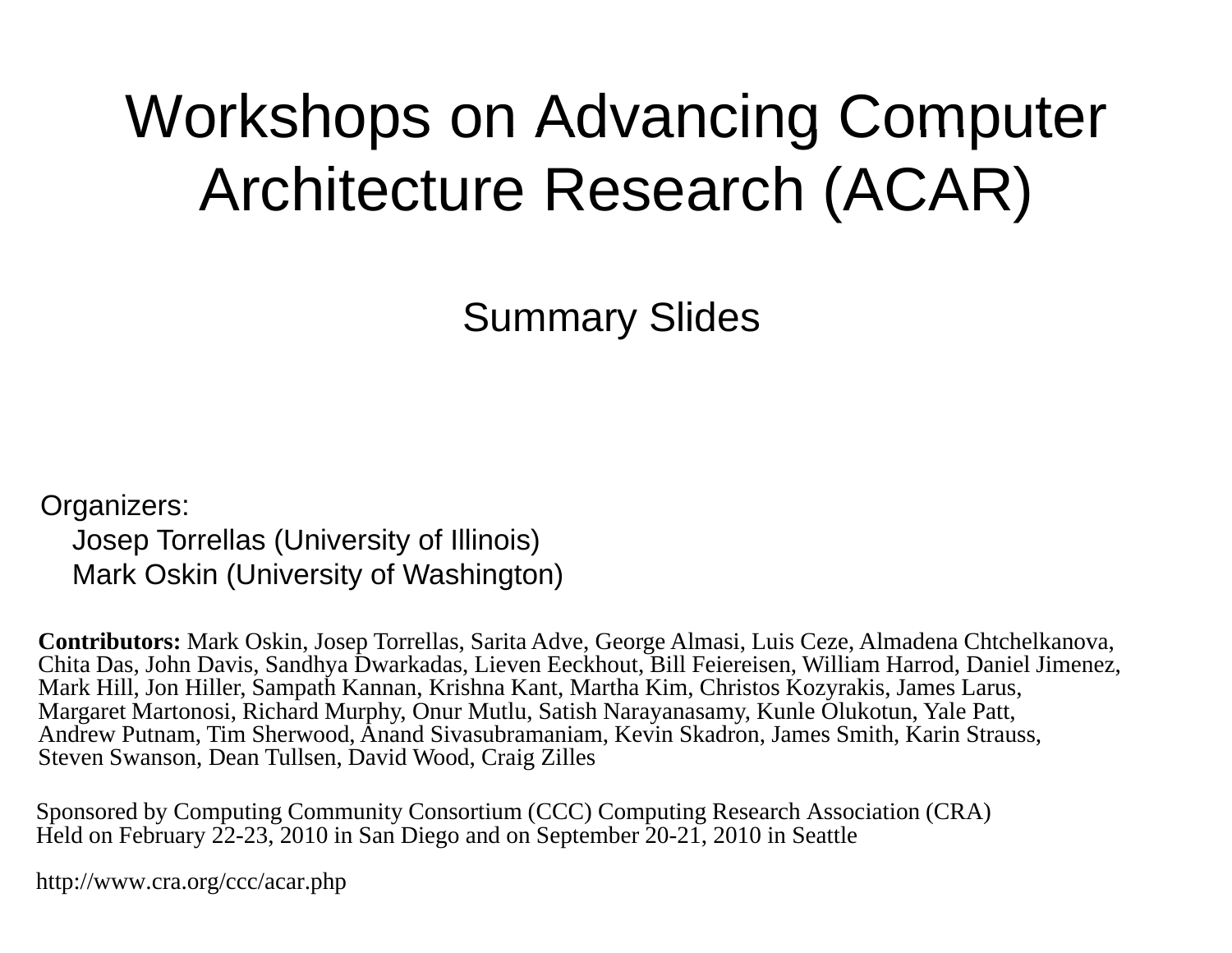# Extreme Scale Computing

- • Energy and power consumption limitations require complete rethinking of computer architecture
	- • Cloud computing:
		- $\bullet$ Provide utility computing
		- • Data centers will be used by billions of costconscious users and run applications written by many developers.
	- • High-performance computing:
		- Revolutionize experimental computing techniques
- • Goals:
	- • Design machines that are 1000x more energy-efficient for the same performance and physical footprint
	- $\bullet$ Consume only 20pJ/operation
	- • Reduce the cost of data-center infrastructure to 1 Watt and \$1 per month for the typical user
	- •• Enable individual programs to scale from a single-node system with tens of users to a full data-center deployment with millions of nodes and billions of users
- • Wealth of research to do:
	- •• Chip and node architecture
	- •Memory and storage
	- •Runtime and OS
- • *Highly transformative:* Extreme scale computing can provide cheap utility computing for billions of citizens limiter to progress





Energy and power consumption is the key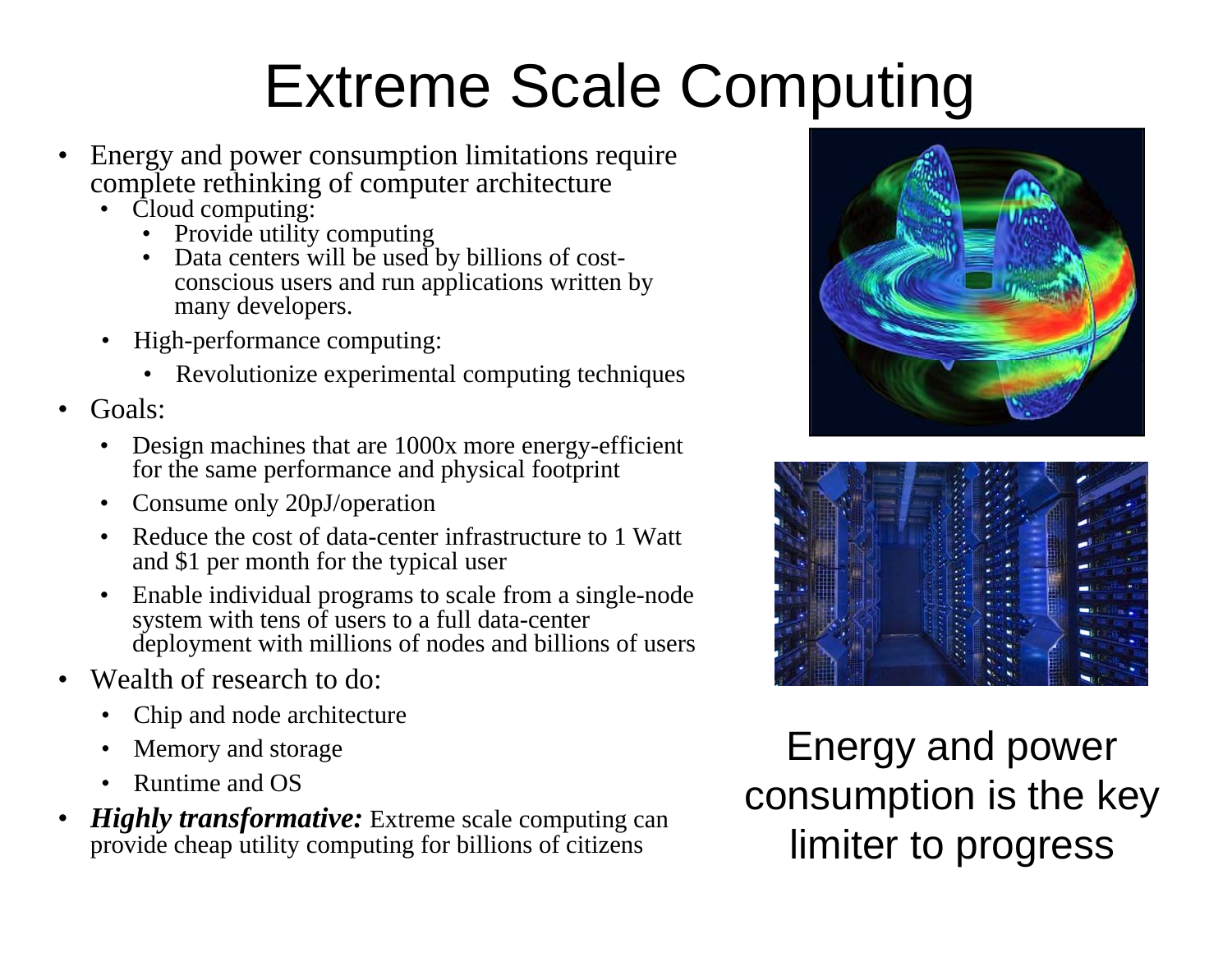# Architectures for Programmability

- • The continued performance scaling of computer systems now requires extensive software and hardware changes to exploit parallelism
- • Attaining a high-performance, correct 1000-core chip that is also highly programmable is a major challenge
- Goals:
	- $\bullet$  Programming for parallel architectures should be as easy as it is now for sequential architectures
	- Maintain Moore's Law for performance (double the speed-up every 2 years)
	- Eliminate concurrency bugs
- •Wealth of research to do:
	- Programming models and domain-specific •languages
	- •**Correctness**
	- •Introspection
	- •Scalable memory and communication fabric
	- •Resource management
- • *Highly transformative*: Enabling programming for the masses of programmers



Historically, n Moore's Law for performance (double the  $\;$  performance increases came without asking for significant software changes. However, performance scaling now requires extensive software and hardware changes to exploit parallelism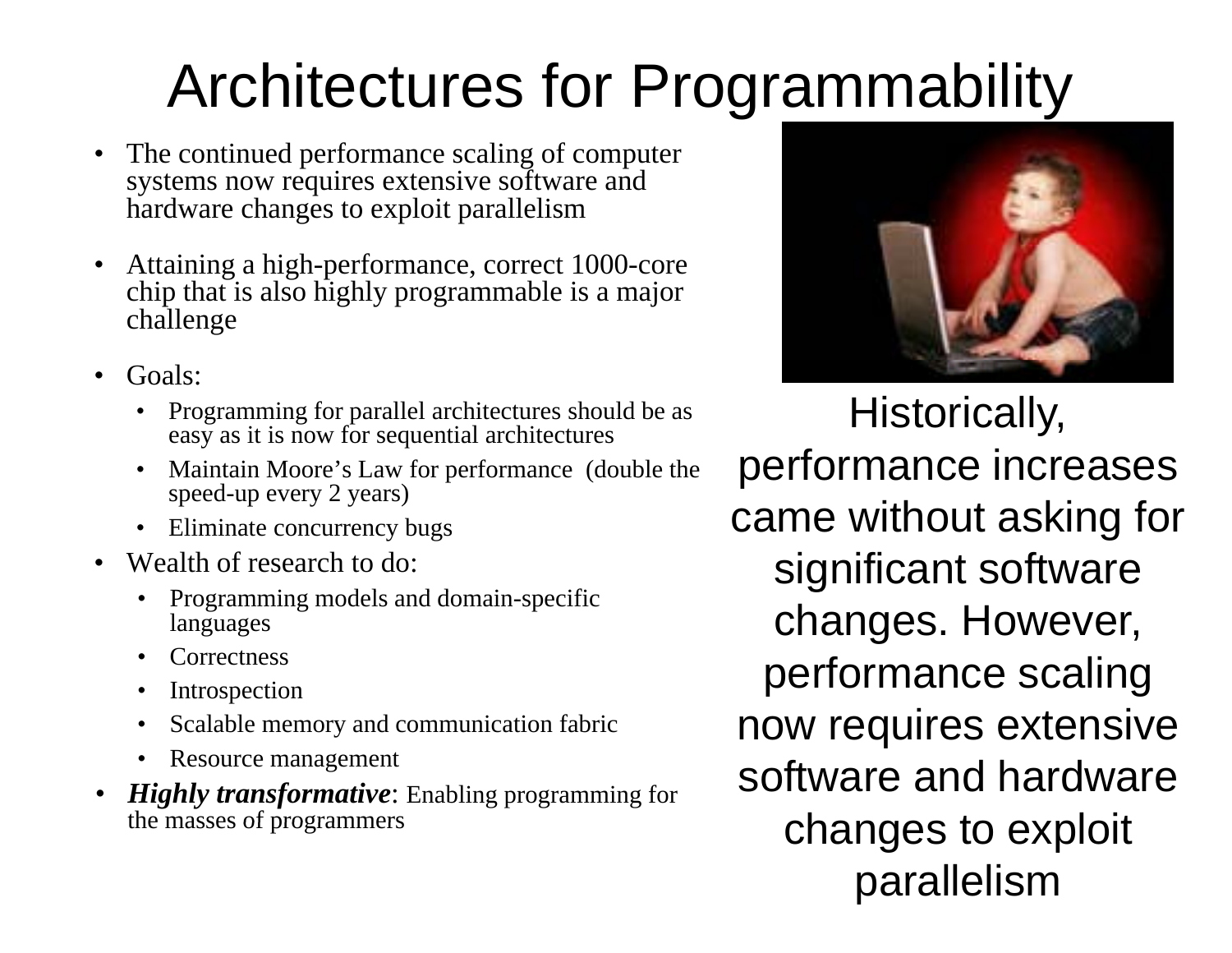#### Specialized Architectures and Heterogeneity

- HW/SW specialization eliminates inefficiencies and overheads that come with the flexibility of general-purpose systems
- Want to develop the technologies necessary to deliver "turn-key" specialized computing systems quickly and economically
- • Goals:
	- • Design specialized architectures that deliver up to 10,000x speed-up for particular applications at an affordable cost
	- •• Manufacturing costs should be no greater than they are for conventional commodity computing systems.
	- •Methodology should scale across form factors
	- •• Specialized system should integrate seamlessly into existing software systems
- Wealth of research to do:
	- •Heterogeneous designs
	- •Leverage existing reconfigurable designs with dynamic reconfigurability
	- •Identification of the correct software abstractions
- • *Highly transformative:* Obtain orders of magnitude improvements in performance, performance per Watt, and performance per dollar.





The ultimate goal is a fully automated generation o application-specific hardware for eachprogram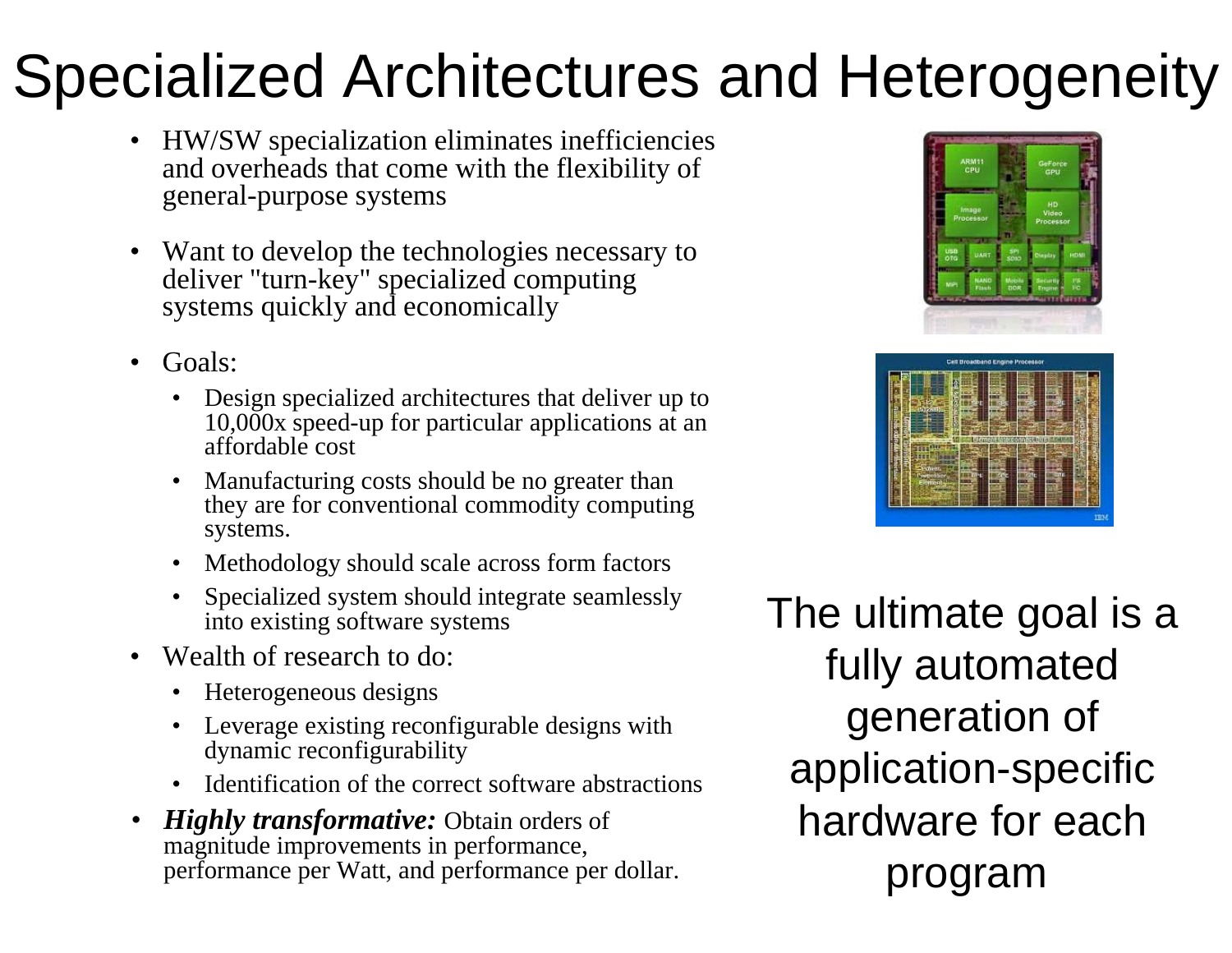## The End of the Road for Conventional Instruction Sets

- • The foundation of computing needs revisiting
	- •The biggest problems in computing (security, scalability, programmability, reliability) are hamstrung by architectures built for completely different problems
- • Current hardware abstractions developed 30-50 years ago
	- • Technology constraints *very* different today: abundance vs. scarcity; battery power-constrained vs. build-your-own powerplant;
	- $\bullet$  Instruction granularity forces processors to view applications through a narrow window
		- Obfuscates concurrency, intent, and knowledge the compiler/runtime/application writer knew
- $\bullet$  Revisit fundamental assumptions of computer architecture:
	- $\bullet$ Instruction-by-instruction Execution
	- $\bullet$ Memory being typeless and monolithic
	- •Virtual memory as only means of security and isolation
- •Industry will not invest in such fundamental research.
- •*Highly transformative*: rethinking the fundamental assumptions about ISA can unlock the solutions of many important challenges in modern systems, among them: security, reliability, manageability, energy consumption, and possibly even performance.



Modern systems are skyscapers built on the ISA foundation of a bungalow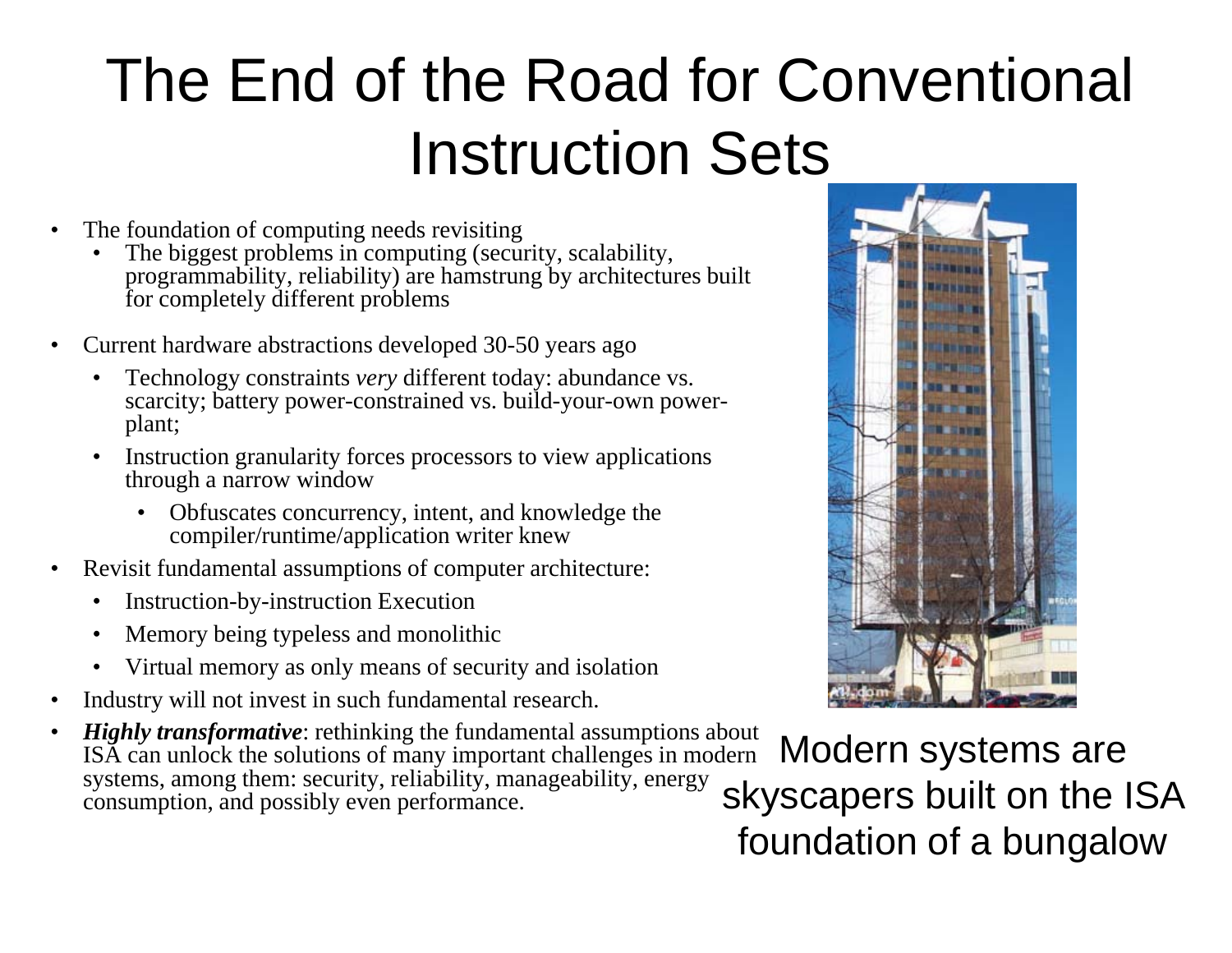## Secure, Reliable, and Predictable from Current architectures are fragile<sup>the</sup> Hardware Up

- •do not fail gracefully, poor isolation mechanisms
- $\bullet$ • unsecured by default; impossible to truly keep a secret (information leaks everywhere)
- • unpredictable and unspecified behavior (non-deterministic actions lead to bugs and frustration)
- •Goal: machines worthy of the trust we place in them
- • Reliability: verifiably correct in the face of faults and errors and software bugs
- • Security and privacy: new hardware foundations to support information containment, privacy, cryptography, and selfmonitoring
- Programmable & predictable: provide users and developers the hardware/software tools they need to understand a program's behavior and performance
- Wealth of research to do:

•

- • Strong containment: provable assurance about information leakage
- Mutually distrustful parties: user need not trust the operating environment; environment need not trust the users
- • Trustworthy systems today cost \$10,000 / line of code because they must be built on a shaky foundation. Typical systems cost \$10/loc. A 2 orders of magnitude reduction in cost will **transform** the set of thin gs we can trust machines to do. However, it will require *fundamentally new architectures* and ISAs to close gap.



The foundation of computing is • Wealth of research to do: **breaking apart, and malicious** parties exploit this fact for their gain. Without a serious commitment to science and engineering on this front, the gs we can trust machines to do. **IOSSES to OUT ECONOMY and** safety will only continue to grow